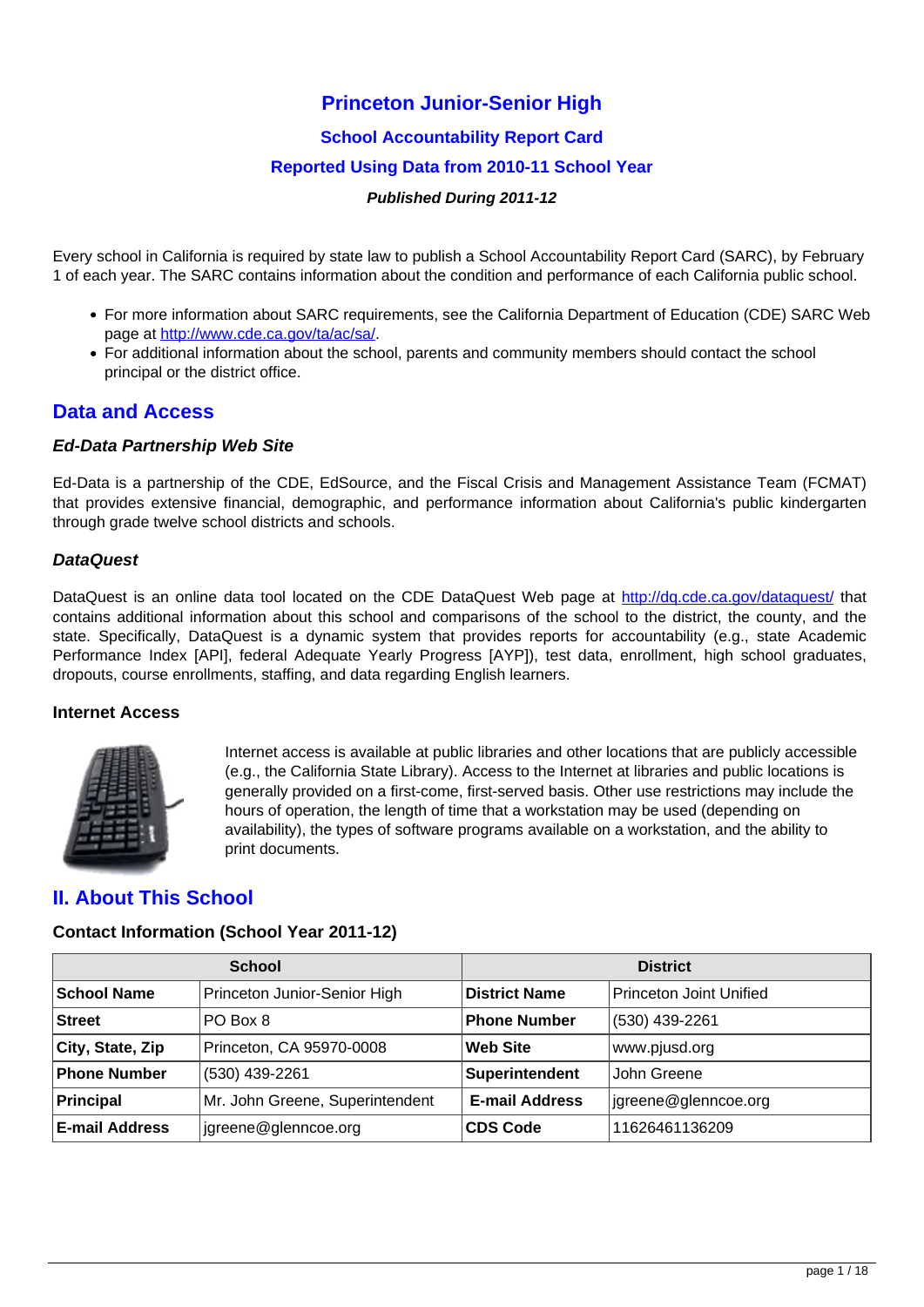#### **School Description and Mission Statement (School Year 2010-11)**

#### **This section provides information about the school, its programs, and its goals.**

Princeton Junior-Senior High School (PHS) is located in Princeton California, an unincorporated farming community, which lies on the county line bordering Colusa and Glenn Counties. PHS is nestled along the beautiful Sacramento River on State Highway 45. The local community depends upon the cultivation and sales of rice, walnuts, almonds and other farming crops. Most of our local students come from either farm owning families or from families that work on farms in or around Princeton. The school population, by current standards, is small with approximately 122 students in grades 7-12. Of that number, approximately students, for a variety of reasons, attend school in Princeton on inter-district transfer agreements from other nearby schools by parent request. The school culture is enhanced by a diverse student population consisting of approximately 43% Caucasian, 48% Hispanic and 7% Native American and 2% Asian students. Currently nearly 61% of our school population in grades 7-12 participates in the free or reduced lunch program. PHS serves students in grades seven through twelfth grade and follow a traditional 180 school day calendar. At the beginning of the 2007-08 school year, 114 students were enrolled which included 10 students that qualified for English Learner support. Student enrollment at the JSH increased to 122 from prior year enrollment at 118.

We believe that Princeton Junior/Senior High School is a safe place for learning and participating in extra curricular areas. Our school wide discipline plan appears to be extremely effective; hence, our suspensions are low when compared to like kind schools in the area. We've had no expulsions in the past four years. Our campus is physically small and easy to supervise, another reason why we have an unusually safe school. The school culture is shaped, in part, by local farming beliefs and interests, and perpetuated through various programs, activities, and course work. The majority of Princeton students participate in 4-H and or FFA classes and various leadership building activities. Our students also participate in county sponsored activities such as the county-wide spelling bee, science fairs, and writer's workshops. Students are encouraged to participate in extra-curricular activities. Currently, the district offers competitive athletics for students in football, baseball, basketball, volleyball, softball and swimming. Students also participate in student government where they can develop and hone their leadership skills and develop our school-wide activity schedule. At the beginning of the 2009-10 school year, Student Leadership was added to the curriculum, a course designed to better prepare future leaders.

Princeton Junior/Senior High School enjoys a very close relationship with parents and other community members, many of whom are Princeton graduates themselves. They show their involvement and support through a variety of meaningful ways. Parents routinely provide transportation to and from athletic and other extra-curricular events. They chaperone dances, take tickets at games, work in our snack bar, and help when asked, in classrooms. Many parents also volunteer to serve on our Site Council and the WASC Focus Group. Our booster's club and the Princeton Community Eagles club continue to support academic and athletic/activity goals by raising money to offset the rising cost for these programs and for annual scholarships for deserving, graduating seniors as they pursue post high school goals.

While we are small and have only nine teachers, we believe that we still offer a well rounded education that parallels most other schools in our area, particularly the smaller ones. Our curriculum includes an AP course in English, CP core courses, General and Vocational Education courses and, next year, our plan is to offer AP courses in math and social science. Our API/APR scores have fluctuated, positively and negatively, over the past three years. This year, 2010, our scores increased significantly and we were successful in meeting API growth requirements by several points. However, we fell short on our AYP and plan to implement intervention services next year (2011) to address this deficiency. Each year high school seniors apply for, and are accepted, to quality colleges and universities. Many are the recipients of awards and scholarships form both Glenn and Colusa counties to help them in their pursuit of post-high school education. Our drop out rate is extremely low; conversely, nearly all seniors graduate with a diploma, on time.

#### School Mission

The mission of Princeton High School, an ethnically diverse, rural school that respects individual differences, is to graduate students with the skills and knowledge to be lifelong learners, transition to higher education or the workplace and become productive members of society.

The implementation of a rigorous, dynamic, academic and career-technical curriculum will address career paths that will integrate technology, and be delivered in a partnership between an effective staff and the community.

#### Principal's Message

I would like to extend to both new and returning families a sincere welcome to Princeton Junior Senior High School and hope that the upcoming school year proves to be positive and rewarding for all students. I am also inviting you to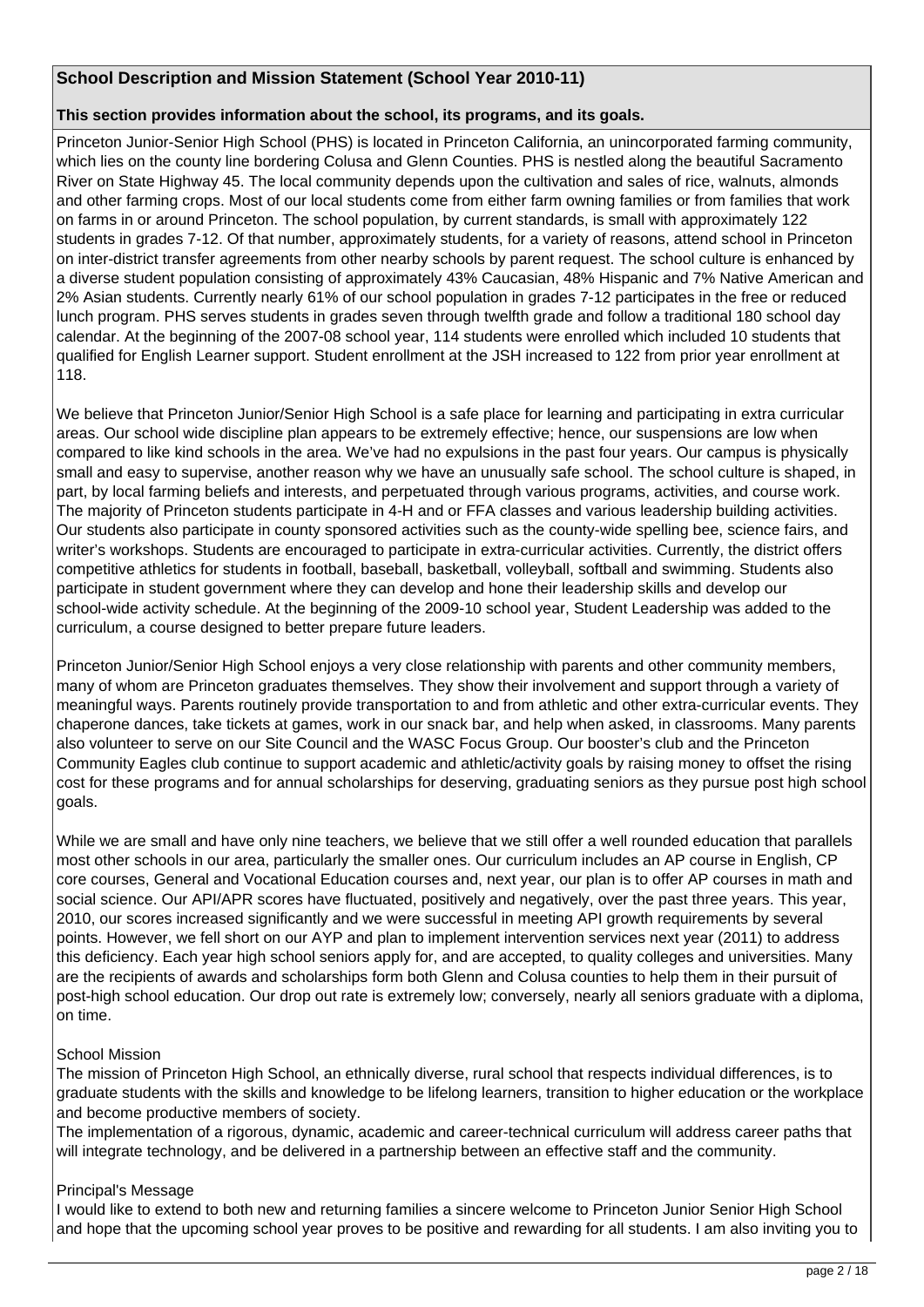explore the Princeton Junior Senior High School's annual School Accountability Report Card, a required document that provides valuable information about our school's instructional program, academic achievements, classroom materials, school safety, facilities, and staff.

Princeton Junior Senior High provides a warm, stimulating environment where students are actively involved in the learning process in a rural setting with very attractive student/teacher ratios. Students receive a challenging, standards-based curriculum delivered by professional, dedicated and caring staff members.

Ongoing evaluation of student progress and achievement helps us refine the instructional program so students can achieve academic proficiency. We have made a commitment to provide the very best educational program possible for Princeton Unified School children, and welcome any suggestions or recommendations that will make our schools even stronger and more effective. Together through our hard work our students will be challenged to reach their maximum potential.

#### **Opportunities for Parental Involvement (School Year 2010-11)**

Parents are encouraged to become involved in their child's learning environment either by volunteering in the classroom, participating in a decision-making group, or simply attending school events. Parents stay informed on upcoming events and school activities through the school web site, the school marquee, and flyers. Contact Mrs. Hernandez or Mrs. Polito at (530) 439-2261 for more information on how to become involved in your child's learning environment.

Opportunities to Volunteer:

Classroom Helper

Chaperone

Fundraising

**Committees** 

School Site Council

WASC Team

Migrant Parent Advisory Committee

School Activities

Back to School Night

Open House

Athletics & Transportation

Class Community

Project Activities

Field trips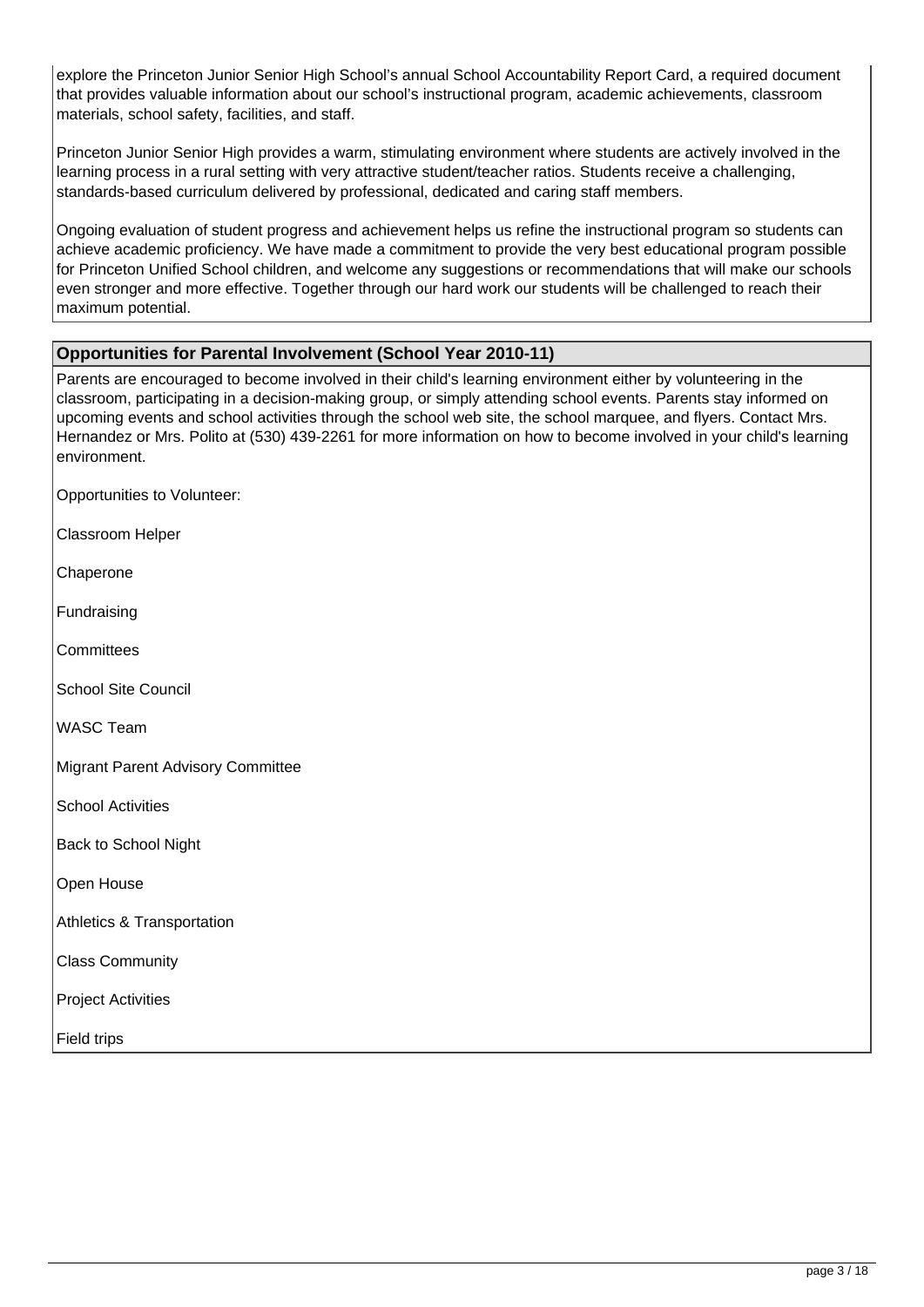

## **Student Enrollment by Grade Level (School Year 2010-11)**

This table displays the number of students enrolled in each grade level at the school.

| <b>Grade Level</b>         | <b>Number of Students</b> |
|----------------------------|---------------------------|
| Grade 7                    | 19                        |
| Grade 8                    | 19                        |
| <b>Ungraded Elementary</b> | O                         |
| Grade 9                    | 25                        |
| Grade 10                   | 18                        |
| Grade 11                   | 22                        |
| Grade 12                   | 19                        |
| <b>Ungraded Secondary</b>  | O                         |
| <b>Total Enrollment</b>    | 122                       |

## **Student Enrollment by Subgroup (School Year 2010-11)**

| Group                                   | % of Total<br><b>Enrollment</b> | Group                             | % of Total<br><b>Enrollment</b> |
|-----------------------------------------|---------------------------------|-----------------------------------|---------------------------------|
| <b>Black or African American</b>        | 0.0                             | White                             | 43.0                            |
| American Indian or Alaska Native        | 7.0                             | Two or More Races                 | 0.0                             |
| Asian                                   | 0.0                             | Socioeconomically Disadvantaged   | 62.0                            |
| Filipino                                | 0.0                             | <b>English Learners</b>           | 16.0                            |
| <b>Hispanic or Latino</b>               | 48.0                            | <b>Students with Disabilities</b> | 12.0                            |
| <b>Native Hawaiian/Pacific Islander</b> | 2.0                             |                                   |                                 |

\* Number of classes indicates how many classes fall into each size category (a range of total students per classroom).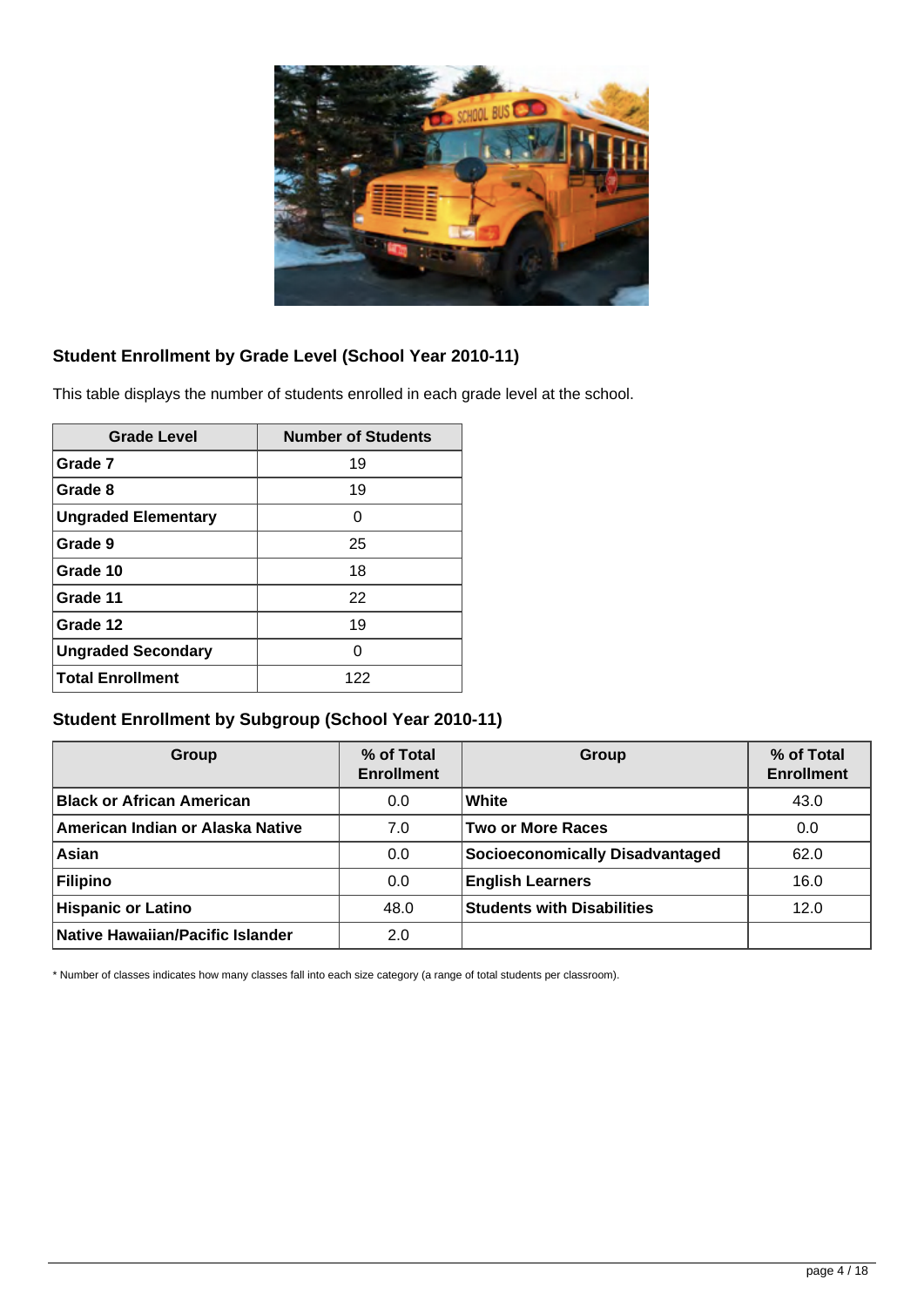## **Average Class Size and Class Size Distribution (Secondary)**

| <b>Subject</b>        | Avg.<br><b>Class</b> | 2008-09<br>Number of Classes* |       | Avg.<br><b>Class</b> | 2009-10<br>Number of Classes* |          |           | Avq.<br><b>Class</b> |             | 2010-11<br>Number of Classes* |       |       |
|-----------------------|----------------------|-------------------------------|-------|----------------------|-------------------------------|----------|-----------|----------------------|-------------|-------------------------------|-------|-------|
|                       | <b>Size</b>          | $1 - 22$                      | 23-32 | $33+$                | <b>Size</b>                   | $1 - 22$ | $23 - 32$ | $33+$                | <b>Size</b> | $1 - 22$                      | 23-32 | $33+$ |
| English               | 16                   | 9                             |       | 0                    | 15.6                          | 6        |           | 0                    | 15.3        | 9                             | 0     |       |
| <b>Mathematics</b>    | 12.2                 | 10                            |       | 0                    | 12.8                          | 8        | 0         | 0                    | 12.1        | 10                            |       |       |
| Science               | 13.3                 | 6                             |       | 0                    | 13.3                          | ⇁        | 0         | 0                    | 18          | 4                             |       |       |
| <b>Social Science</b> | 19.8                 | 5                             |       | 0                    | 17.5                          | 6        | 0         | 0                    | 20.5        | 6                             |       |       |

\* Number of classes indicates how many classrooms fall into each size category (a range of total students per classroom). At the secondary school level, this information is reported by subject area rather than grade level.

# **III. School Climate**

## **School Safety Plan (School Year 2010-11)**

The School Safety Plan is reviewed, updated, and discussed with school faculty annually. The plan establishes and defines procedures/guidelines for the safe and orderly response to earthquakes, fires, floods, intruders, and other emergency disasters. It outlines the protocol for teachers and staff, including the use of telephone trees. The Safety Plan also contains the numbers for each agency that should be contacted in the event of an emergency. To prepare our students and staff for potential disasters and in according law, all schools in the Princeton Joint Unified School District routinely participates in simulated emergency preparedness drills. Each year, there are safety checks by the state Fire Marshall as well as by our insurance carrier. The District is mandated to correct any safety deficiency. We do all we can to ensure the safety of our students, staff, and community at large. To insure safety on campus, supervisors or administrators routinely monitor appropriate behavior Campus supervisors are assigned to monitor appropriate behavior, and to ensure that all people are authorized to be on school property, all visitors must sign in when entering the campus. Our student discipline handbook is updated annually and shared with each student during a pre-selected period at the beginning of each school year. This helps to insure that all students are aware of behavior expectation and consequences; a copy is then mailed home to all parents/guardians. The District offers first aid training each year. Although all staff is encouraged to attend, it is mandatory training for all coaches and health aides.

For more information about how parents can receive more information, or view the School Safety Plan, contact the District Office at 530-439-2261.

#### **Suspensions and Expulsions**

| Rate *            | <b>School</b> |         |         | <b>District</b> |         |         |
|-------------------|---------------|---------|---------|-----------------|---------|---------|
|                   | 2008-09       | 2009-10 | 2010-11 | 2008-09         | 2009-10 | 2010-11 |
| Suspensions       | 1.68          | 1.80    | 0.08    | 0.84            | 0.90    | 0.04    |
| <b>Expulsions</b> | 0.00          | 0.00    | 0.00    | 0.84            | 0.00    | 0.00    |

\* The rate of suspensions and expulsions is calculated by dividing the total number of incidents by the total enrollment.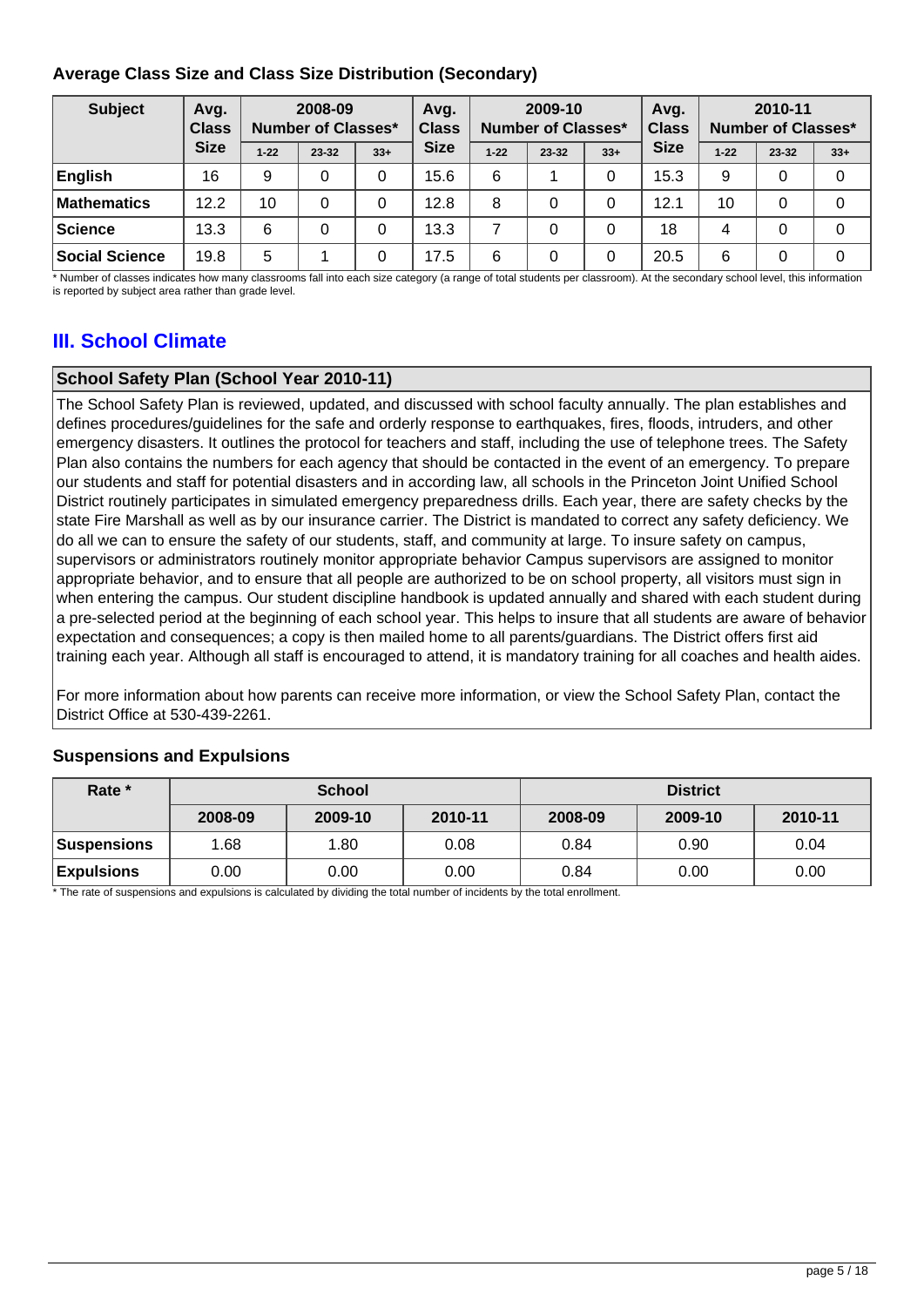# **IV. School Facilities**

### **School Facility Conditions and Planned Improvements (School Year 2011-12)**

The district takes great efforts to ensure that all schools are clean, safe, and functional through proper facilities maintenance and campus supervision. Princeton Junior Senior High's original facilities were built in the 1950s with the addition of the CDS classroom in 2004. Ongoing maintenance and campus improvements ensure facilities remain up to date and provide adequate space for students and staff. District maintenance and site custodial staff ensures that the repairs necessary to keep the school in good condition are completed in a timely manner. A work order process is used by school and district staff to communicate non-routine maintenance requests. Every morning before school begins; the custodian inspects facilities for safety hazards or other conditions that need attention prior to students and staff entering school grounds. Two custodians are assigned to PHS.

The custodians are responsible for: Grounds keeping Restrooms Cafeteria Cleanup/Setup Office Area Cleaning

Restrooms are checked throughout the day for cleanliness and subsequently cleaned as needed. The Director of Maintenance and Operations communicates daily with the Superintendent and custodial staff concerning maintenance and school safety issues.

The district Director of Maintenance & Operations does an annual inspection of all sites in accordance with Education Code §17592.72(c) (1). The most recent report took place on October 27, 2011. The inspection tool is on file and available for review at the district office.

## **School Facility Good Repair Status (School Year 2011-12)**

| <b>System Inspected</b><br><b>Repair Status</b>                           |           |      | <b>Repair Needed and Action Taken or Planned</b> |      |                                                        |
|---------------------------------------------------------------------------|-----------|------|--------------------------------------------------|------|--------------------------------------------------------|
|                                                                           | Exemplary | Good | Fair                                             | Poor |                                                        |
| Systems: Gas Leaks,<br>Mechanical/HVAC,<br>Sewer                          |           | X    |                                                  |      |                                                        |
| <b>Interior: Interior</b><br><b>Surfaces</b>                              |           | X    |                                                  |      |                                                        |
| <b>Cleanliness: Overall</b><br>Cleanliness, Pest/<br>Vermin Infestation   |           | X    |                                                  |      |                                                        |
| <b>Electrical: Electrical</b>                                             |           | X    |                                                  |      |                                                        |
| <b>Restrooms/Fountains:</b><br>Restrooms, Sinks/<br>Fountains             |           | X    |                                                  |      | New sewer line was installed in Sept. 2011             |
| Safety: Fire Safety,<br><b>Hazardous Materials</b>                        |           | X    |                                                  |      |                                                        |
| <b>Structural: Structural</b><br>Damage, Roofs                            |           | X    |                                                  |      |                                                        |
| External:<br>Playground/School<br>Grounds, Windows/<br>Doors/Gates/Fences |           | X    |                                                  |      | Broken windows reported previously have been replaced. |
| <b>Overall Rating</b>                                                     |           | X    |                                                  |      |                                                        |

Note: Cells shaded in black do not require data.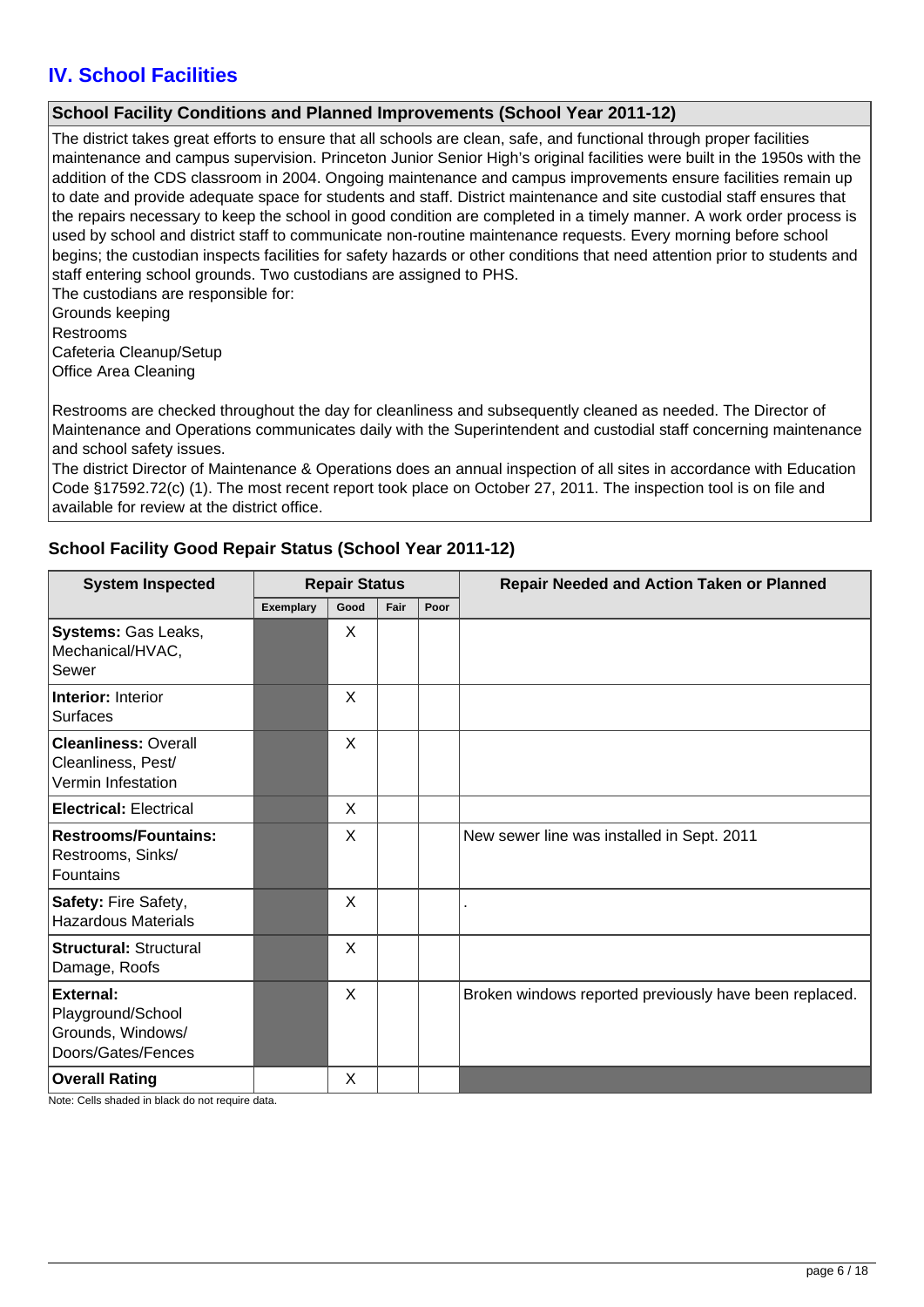# **V. Teachers**



**Teacher Credentials**

| Teachers                                                                |         | <b>District</b> |         |         |
|-------------------------------------------------------------------------|---------|-----------------|---------|---------|
|                                                                         | 2008-09 | 2009-10         | 2010-11 | 2010-11 |
| With Full Credential                                                    | 8       | 9               | 9       | 17      |
| Without Full Credential                                                 |         | 0               |         |         |
| Teaching Outside Subject Area of Competence (with  <br>full credential) | 0       | 0               |         | N/A     |

## **Teacher Misassignments and Vacant Teacher Positions**

| <b>Indicator</b>                               | 2009-10 | 2010-11 | 2011-12 |
|------------------------------------------------|---------|---------|---------|
| Misassignments of Teachers of English Learners |         |         |         |
| Total Teacher Misassignments *                 |         |         |         |
| Vacant Teacher Positions                       |         |         |         |

Note: "Misassignments" refers to the number of positions filled by teachers who lack legal authorization to teach that grade level, subject area, student group, etc.

\* Total Teacher Misassignments includes the number of Misassignments of Teachers of English Learners.

## **Core Academic Classes Taught by Highly Qualified Teachers (School Year 2010-11)**

The Federal Elementary and Secondary Education Act (ESEA), also known as No Child Left Behind (NCLB), requires that core academic subjects be taught by Highly Qualified Teachers, defined as having at least a bachelor's degree, an appropriate California teaching credential, and demonstrated core academic subject area competence. For more information, see the CDE Improving Teacher and Principal Quality Web page at: <http://www.cde.ca.gov/nclb/sr/tq/>

| <b>Location of Classes</b>              | <b>Percent of Classes In Core</b><br><b>Academic Subjects Taught by</b><br><b>Highly Qualified Teachers</b> | <b>Percent of Classes In Core</b><br><b>Academic Subjects Not Taught by</b><br><b>Highly Qualified Teachers</b> |
|-----------------------------------------|-------------------------------------------------------------------------------------------------------------|-----------------------------------------------------------------------------------------------------------------|
| <b>This School</b>                      | 100%                                                                                                        | $0\%$                                                                                                           |
| <b>All Schools in District</b>          | 100%                                                                                                        | $0\%$                                                                                                           |
| <b>High-Poverty Schools in District</b> | 100%                                                                                                        | $0\%$                                                                                                           |
| <b>Low-Poverty Schools in District</b>  | 0%                                                                                                          | 0%                                                                                                              |

Note: High-poverty schools are defined as those schools with student eligibility of approximately 40 percent or more in the free and reduced price meals program. Low-poverty schools are those with student eligibility of approximately 25 percent or less in the free and reduced price meals program.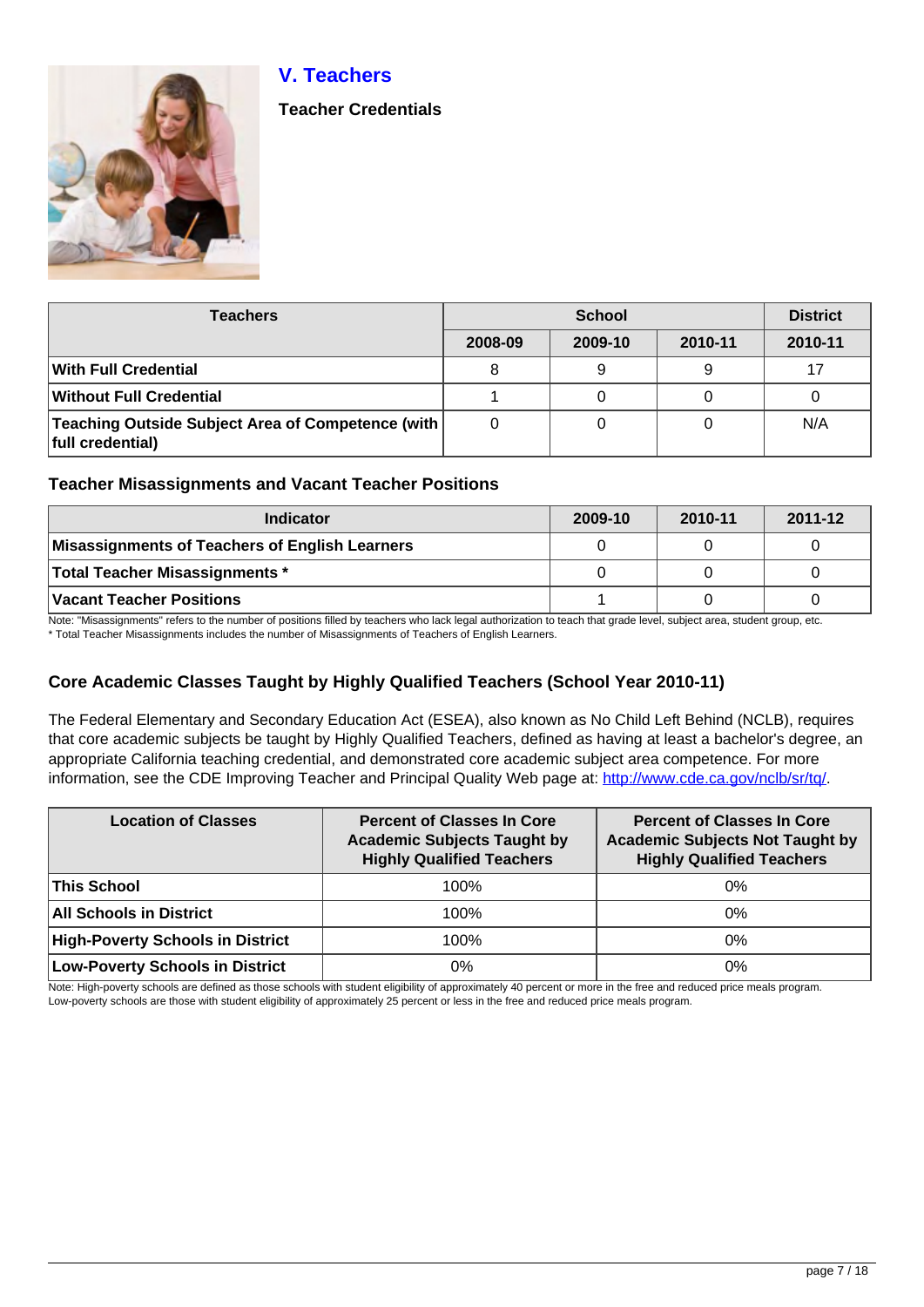# **VI. Support Staff**

### **Academic Counselors and Other Support Staff (School Year 2010-11)**

| <b>Title</b>                                               | <b>Number of FTE</b><br><b>Assigned to School *</b> | <b>Average Number of</b><br><b>Students per</b><br><b>Academic Counselor</b> |
|------------------------------------------------------------|-----------------------------------------------------|------------------------------------------------------------------------------|
| <b>Academic Counselor</b>                                  | .75                                                 | 122                                                                          |
| <b>Counselor (Social/Behavioral or Career Development)</b> | 0                                                   |                                                                              |
| Library Media Teacher (librarian)                          | 0                                                   |                                                                              |
| <b>Library Media Services Staff (paraprofessional)</b>     | 0                                                   |                                                                              |
| Psychologist                                               | 0                                                   |                                                                              |
| <b>Social Worker</b>                                       | 0                                                   |                                                                              |
| Nurse                                                      | 0                                                   |                                                                              |
| <b>Speech/Language/Hearing Specialist</b>                  | 0                                                   |                                                                              |
| <b>Resource Specialist (non-teaching)</b>                  | 0                                                   |                                                                              |
| Other                                                      | 0                                                   |                                                                              |

Note: Cells shaded in black do not require data.

\* One Full-Time Equivalent (FTE) equals one staff member working full-time; one FTE could also represent two staff members who each work 50 percent of full-time.

# **VII. Curriculum and Instructional Materials**

## **Quality, Currency, Availability of Textbooks & Instructional Materials (2011-12)**

This section describes whether the textbooks and instructional materials used at the school are from the most recent adoption; whether there are sufficient textbooks and instruction materials for each student; and information about the school's use of any supplemental curriculum or non-adopted textbooks or instructional materials.

Year and month in which data were collected: 9-22-11

| <b>Core Curriculum</b><br>Area                              | <b>Textbooks and</b><br>instructional<br>materials/year of adoption | From most recent<br>adoption? | <b>Percent students lacking</b><br>own assigned copy |
|-------------------------------------------------------------|---------------------------------------------------------------------|-------------------------------|------------------------------------------------------|
| <b>Reading/Language Arts</b>                                | 7th-8th 4-22-2010 9th-12th<br>7-21-2011                             | Yes Yes                       | $0.00\%$                                             |
| <b>Mathematics</b>                                          | Pre-Alg 8-16-2006 Algebra<br>18-16-2007                             | Yes Yes                       | $0.00\%$                                             |
| <b>Science</b>                                              | Chemistry 12-18-2008<br>Modern Biology                              | Yes Yes                       | 0.00%                                                |
| <b>History-Social</b><br><b>Science</b>                     | Various texts and adoptions                                         | Yes                           | 0.00%                                                |
| <b>Foreign Language</b>                                     | Spanish   & II 5-19-2004                                            | <b>Yes</b>                    | $0.00\%$                                             |
| <b>Health</b>                                               | Glencoe Teen Health<br>10-18-2006                                   | Yes                           | $0.00\%$                                             |
| <b>Visual and Performing</b><br>Arts                        | N/A                                                                 |                               | $0.00\%$                                             |
| <b>Science Laboratory</b><br><b>Equipment (grades 9-12)</b> | On going as needed.                                                 |                               | $0.00\%$                                             |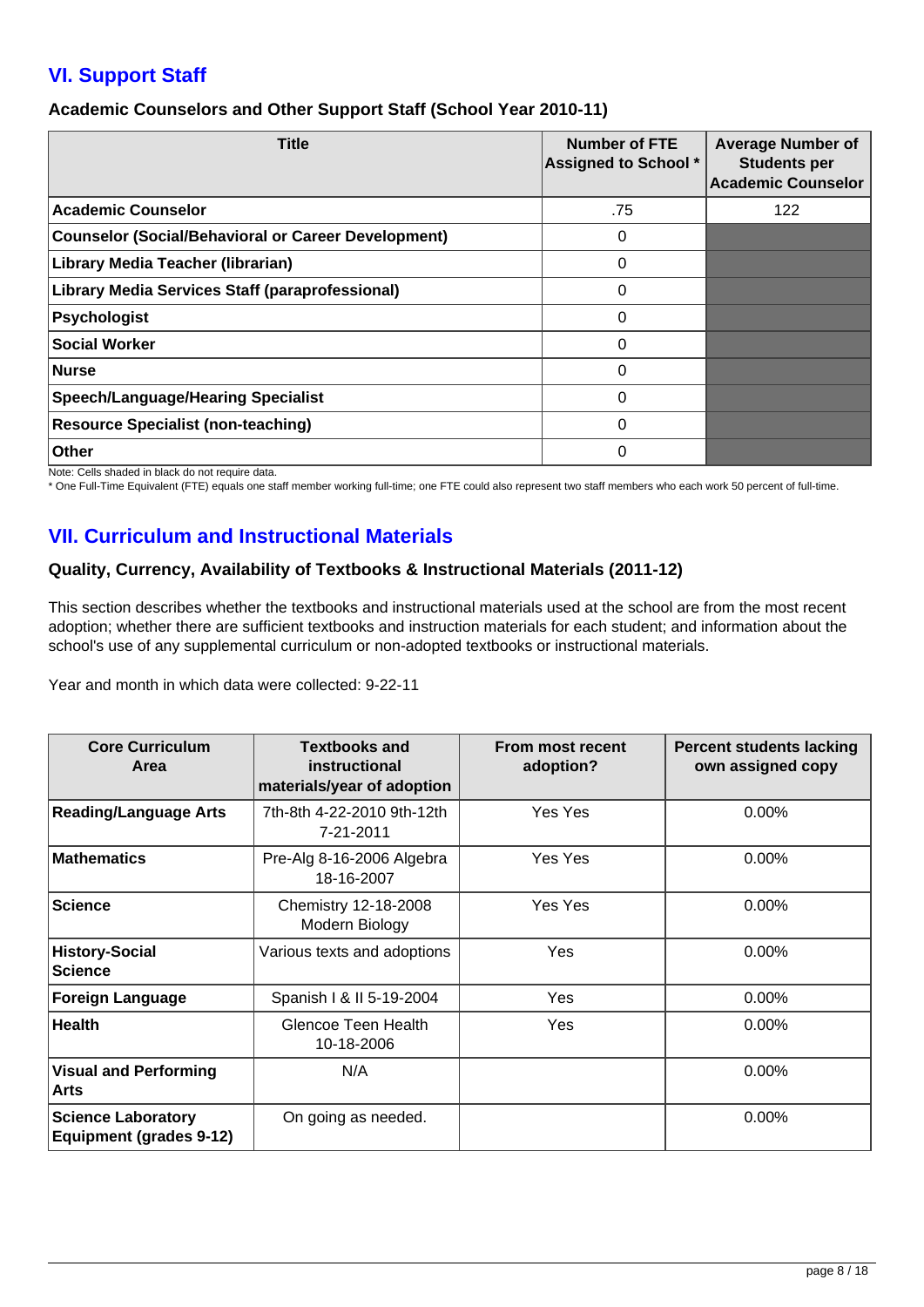| Curriculum and Instructional Materials (School Year 2010-11)                                                                                                                                                                                                                                                                                                                                                                                                                                                                                                                                                                                                                                                                                                                                                                                                                                                                                                                                                                                                                                                                                                                                                                                                                                                                                                                  |  |
|-------------------------------------------------------------------------------------------------------------------------------------------------------------------------------------------------------------------------------------------------------------------------------------------------------------------------------------------------------------------------------------------------------------------------------------------------------------------------------------------------------------------------------------------------------------------------------------------------------------------------------------------------------------------------------------------------------------------------------------------------------------------------------------------------------------------------------------------------------------------------------------------------------------------------------------------------------------------------------------------------------------------------------------------------------------------------------------------------------------------------------------------------------------------------------------------------------------------------------------------------------------------------------------------------------------------------------------------------------------------------------|--|
| List of curriculum books.                                                                                                                                                                                                                                                                                                                                                                                                                                                                                                                                                                                                                                                                                                                                                                                                                                                                                                                                                                                                                                                                                                                                                                                                                                                                                                                                                     |  |
| K-6 Social Science-California Reflections July 19, 2006<br>7th World History-Medieval to Early Mod Times July 19, 2006<br>8th US History-Independence to 1914 July 19, 2006<br>6th - 8th Pre-Algebra August 16, 2006<br>7th - 8th Health Glencoe Teen Health Course 3 October 18, 2006<br>K - 8th English Lang-Arts Macmillan/McGraw<br>Hill - California Treasures April 22, 2010                                                                                                                                                                                                                                                                                                                                                                                                                                                                                                                                                                                                                                                                                                                                                                                                                                                                                                                                                                                            |  |
| Modern World History McDougal Littell October 9, 2002<br>Algebra 2 - 3rd Edition Saxon Publishers July 6, 2003<br>US History-Americans Reconstruction 21st Century McDougal Littell May 19, 2004<br>Spanish-En Espanol 1 & 2 McDougal Littell May 19, 2004<br>Century 21 Accounting South Western Educational Publ July 20, 2005<br>Modern Biology Holt, Rinehart & Winston August 17, 2005<br>Applied Computer Keyboarding Thompson-Southwestern August 17, 2005<br>Start & Operate a Small Business Natl Foundation for Teaching August 17, 2005<br>Pre-Algebra McDougal Littell August 16, 2006<br>Algebra 1 McDougal Littell August 16, 2006<br>Geometry McDougal Littell August 16, 2006<br>10th Grade State Requirements Glencoe Health October 18, 2006<br>High School Physical Education Glencoe Foundations of<br>Personal Fitness October 18, 2006<br>Algebra 2 McDougal Little / Larsen August 16, 2007<br>High School Geography TCI-Geography Alive! Regions & People July 24, 2008<br>High School Math Mathematics with Business Applications<br>Publisher: Glencoe September 18, 2008<br>High School Chemistry Prentice Hall December 18, 2008<br>Leadership Personal Development &<br>Career Success, 3rd Ed<br>Publisher: Cengage Learning August 19, 2010<br>High School English Literature Publisher: Hold-Warriner July 21, 2011<br>English I, II, III, IV |  |
|                                                                                                                                                                                                                                                                                                                                                                                                                                                                                                                                                                                                                                                                                                                                                                                                                                                                                                                                                                                                                                                                                                                                                                                                                                                                                                                                                                               |  |

Note: Assembly Bill X4 2 (Chapter 2, Statutes of 2009-10 Fourth Extraordinary Session) signed on July 28, 2009, suspended the process and procedures for adopting instructional materials, including framework revisions, until the 2013-14 school year. Senate Bill 70 (Chapter 7 of the Statutes of 2011) extended that suspension until the 2015-16 school year.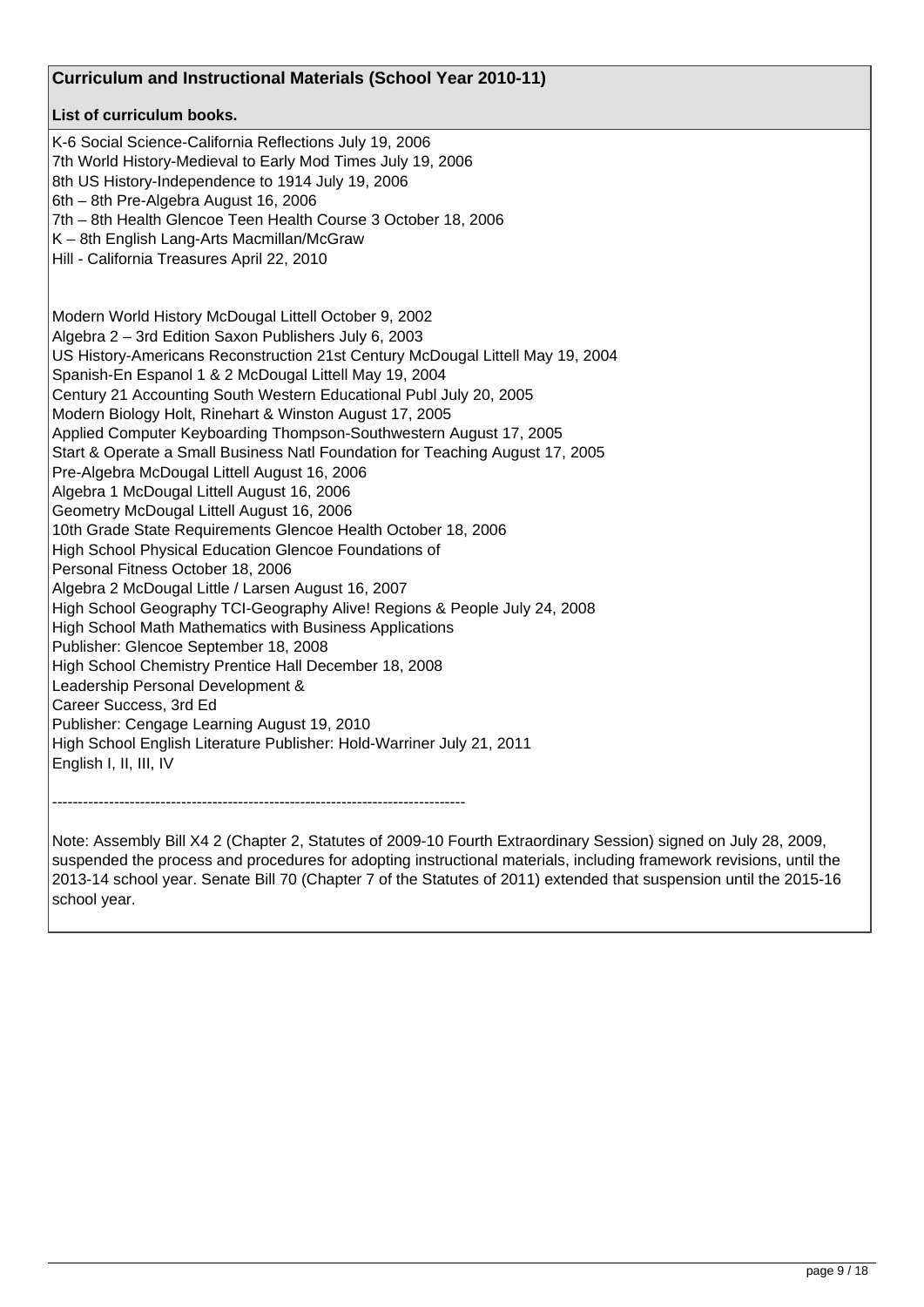## **VIII. School Finances**

### **Expenditures Per Pupil and School Site Teacher Salaries (Fiscal Year 2009-10)**

| Level                                                       | <b>Total</b><br><b>Expenditures</b><br><b>Per Pupil</b> | <b>Expenditures</b><br><b>Per Pupil</b><br>(Supplemental /<br><b>Restricted)</b> | <b>Expenditures</b><br><b>Per Pupil</b><br>(Basic /<br>Unrestricted) | Average<br><b>Teacher</b><br><b>Salary</b> |
|-------------------------------------------------------------|---------------------------------------------------------|----------------------------------------------------------------------------------|----------------------------------------------------------------------|--------------------------------------------|
| <b>School Site</b>                                          | \$5,606.00                                              | \$445.00                                                                         | \$5,261.00                                                           | \$43,457.00                                |
| <b>District</b>                                             |                                                         |                                                                                  | \$10,381.00                                                          | \$46,117.00                                |
| Percent Difference - School<br><b>Site and District</b>     |                                                         |                                                                                  | $-49%$                                                               | $-6%$                                      |
| State                                                       |                                                         |                                                                                  | \$5,455.00                                                           | \$57,163.00                                |
| <b>Percent Difference - School</b><br><b>Site and State</b> |                                                         |                                                                                  | $-4%$                                                                | $-24%$                                     |

Note: Cells shaded in black do not require data.

**Supplemental/Restricted** expenditures come from money whose use is controlled by law or by a donor. Money that is designated for specific purposes by the district or governing board is not considered restricted. Basic/unrestricted expenditures are from money whose use, except for general guidelines, is not controlled by law or by a donor.

For detailed information on school expenditures for all districts in California, see the CDE Current Expense of Education & Per-pupil Spending Web page at <http://www.cde.ca.gov/ds/fd/ec/>. For information on teacher salaries for all districts in California, see the CDE Certificated Salaries & Benefits Web page at <http://www.cde.ca.gov/ds/fd/cs/>. To look up expenditures and salaries for a specific school district, see the Ed-Data Web site at: <http://www.ed-data.org>.

#### **Types of Services Funded (School Year 2010-11)**

Princeton was proud to ad the Blood Energy Sweat Talent (BEST) Program to our students in 2010-11. PHS had 12 students (14% of our eligible students) complete this Saturday program. Each student earned a certificate of completion. We also provide classroom instruction through our Summer School Program. PHS also offers before and after school tutoring for students who scored low on the state standards test or are at risk of retention.

#### **Teacher and Administrative Salaries (Fiscal Year 2009-10)**

| Category                                             | <b>District Amount</b> | <b>State Average For</b><br><b>Districts</b><br><b>In Same Category</b> |
|------------------------------------------------------|------------------------|-------------------------------------------------------------------------|
| <b>Beginning Teacher Salary</b>                      | \$39,504.00            | \$37,978.00                                                             |
| <b>Mid-Range Teacher Salary</b>                      | \$53,577.00            | \$55,252.00                                                             |
| <b>Highest Teacher Salary</b>                        | \$66,357.00            | \$71,674.00                                                             |
| <b>Average Principal Salary (Elementary)</b>         | \$0.00                 | \$87,651.00                                                             |
| <b>Average Principal Salary (Middle)</b>             | \$0.00                 | \$92,196.00                                                             |
| <b>Average Principal Salary (High)</b>               | \$0.00                 | \$93,352.00                                                             |
| <b>Superintendent Salary</b>                         | \$97,000.00            | \$116,851.00                                                            |
| <b>Percent of Budget for Teacher Salaries</b>        | 34.00 %                | 34.00 %                                                                 |
| <b>Percent of Budget for Administrative Salaries</b> | 8.00 %                 | 7.00%                                                                   |

Note: For detailed information on salaries, see the CDE Certificated Salaries & Benefits Web page at <http://www.cde.ca.gov/ds/fd/cs/>.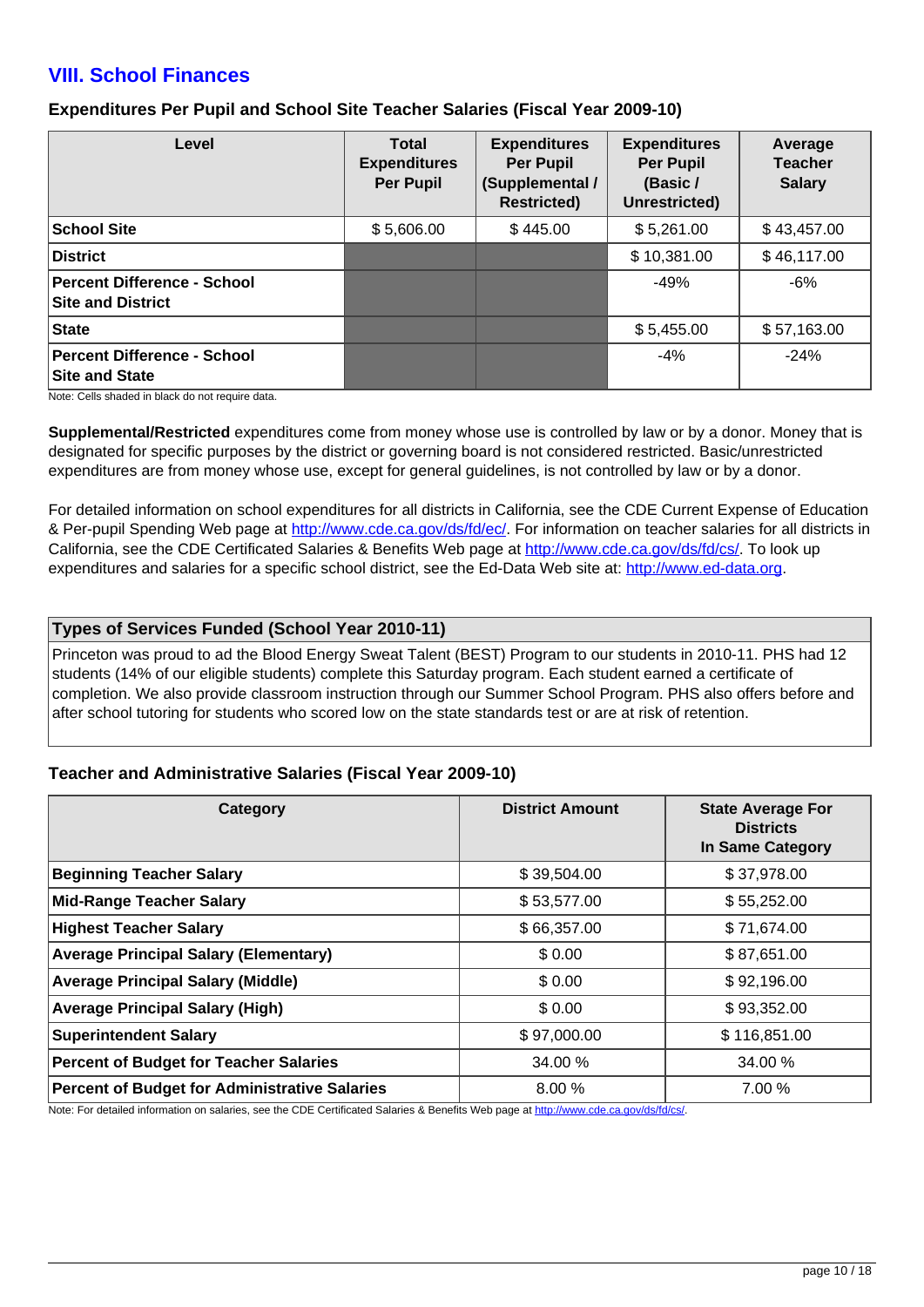# **IX. Student Performance**

## **Standardized Testing and Reporting Program**

The Standardized Testing and Reporting (STAR) Program consists of several key components, including:

- California Standards Tests (CSTs), which include English-language arts (ELA) and mathematics in grades two through eleven; science in grades five, eight, and nine through eleven; and history-social science in grades eight, and nine through eleven.
- California Modified Assessment (CMA), an alternate assessment that is based on modified achievement standards in ELA for grades three through eleven; mathematics for grades three through seven, Algebra I, and Geometry; and science in grades five and eight, and Life Science in grade ten. The CMA is designed to assess those students whose disabilities preclude them from achieving grade-level proficiency on an assessment of the California content standards with or without accommodations.
- California Alternate Performance Assessment (CAPA), includes ELA and mathematics in grades two through eleven, and science for grades five, eight, and ten. The CAPA is given to those students with significant cognitive disabilities whose disabilities prevent them from taking either the CSTs with accommodations or modifications or the CMA with accommodations.

The assessments under the STAR Program show how well students are doing in relation to the state content standards. On each of these assessments, student scores are reported as performance levels.

For detailed information regarding the STAR Program results for each grade and performance level, including the percent of students not tested, see the CDE STAR Results Web site at<http://star.cde.ca.gov>.

| <b>Subject</b>                | Percent of Students Scoring at Proficient or Advanced<br>(meeting or exceeding the state standards) |               |         |         |                 |         |              |         |         |
|-------------------------------|-----------------------------------------------------------------------------------------------------|---------------|---------|---------|-----------------|---------|--------------|---------|---------|
|                               |                                                                                                     | <b>School</b> |         |         | <b>District</b> |         | <b>State</b> |         |         |
|                               | 2008-09                                                                                             | 2009-10       | 2010-11 | 2008-09 | 2009-10         | 2010-11 | 2008-09      | 2009-10 | 2010-11 |
| <b>English-Language Arts</b>  | 28                                                                                                  | 31            | 34      | 26      | 36              | 41      | 49           | 52      | 54      |
| ∣Math                         | 14                                                                                                  | 25            | 19      | 24      | 40              | 37      | 46           | 48      | 50      |
| Science                       | 48                                                                                                  | 58            | 42      | 31      | 52              | 35      | 50           | 54      | 57      |
| <b>History-Social Science</b> | 46                                                                                                  | 38            | 44      | 43      | 36              | 44      | 41           | 44      | 48      |

#### **Standardized Testing and Reporting Results for All Students - Three-Year Comparison**

Note: Scores are not shown when the number of students tested is ten or less, either because the number of students in this category is too small for statistical accuracy or to protect student privacy.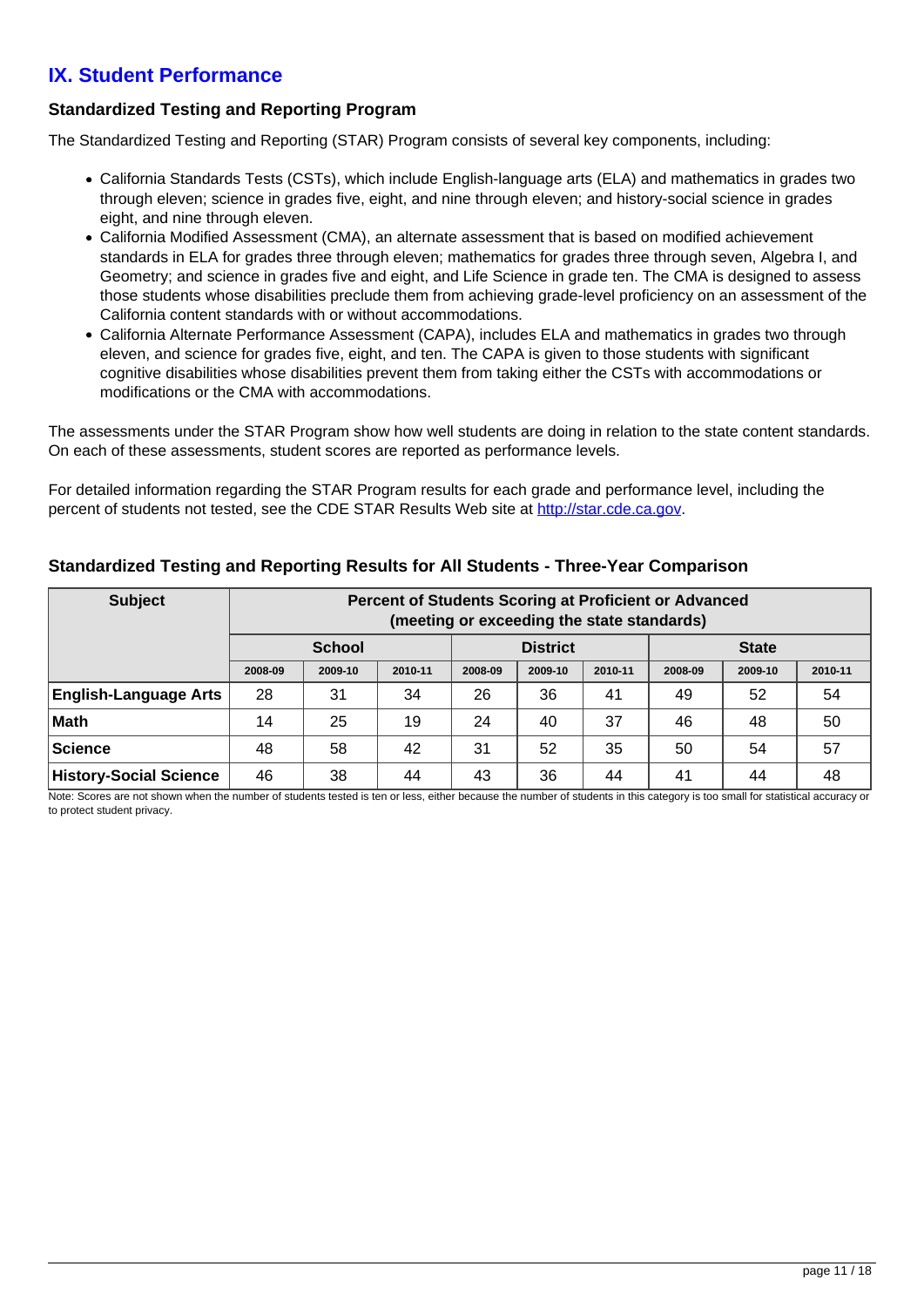## **Standardized Testing and Reporting Results by Student Group - Most Recent Year**

| Group                                                          | Percent of Students Scoring at Proficient or Advanced |                    |                |                                   |  |  |  |
|----------------------------------------------------------------|-------------------------------------------------------|--------------------|----------------|-----------------------------------|--|--|--|
|                                                                | English-<br><b>Language Arts</b>                      | <b>Mathematics</b> | <b>Science</b> | History-<br><b>Social Science</b> |  |  |  |
| <b>All Students in the LEA</b>                                 | 41                                                    | 37                 | 35             | 44                                |  |  |  |
| All Students at the School                                     | 34                                                    | 19                 | 42             | 44                                |  |  |  |
| <b>Male</b>                                                    | 30                                                    | 17                 | 53             | 69                                |  |  |  |
| Female                                                         | 38                                                    | 21                 | 33             | 21                                |  |  |  |
| <b>Black or African American</b>                               | 0                                                     | $\Omega$           | $\Omega$       | 0                                 |  |  |  |
| American Indian or Alaska Native                               | 0                                                     | $\Omega$           | $\mathbf 0$    | 0                                 |  |  |  |
| Asian                                                          | 0                                                     | $\overline{0}$     | $\mathbf 0$    | 0                                 |  |  |  |
| <b>Filipino</b>                                                | 0                                                     | $\mathbf 0$        | $\mathbf 0$    | 0                                 |  |  |  |
| <b>Hispanic or Latino</b>                                      | 30                                                    | 16                 | 30             | 36                                |  |  |  |
| <b>Native Hawaiian or Pacific</b><br>Islander                  | 0                                                     | $\overline{0}$     | $\mathbf 0$    | $\mathbf 0$                       |  |  |  |
| White                                                          | 44                                                    | 27                 | $\Omega$       | 60                                |  |  |  |
| <b>Two or More Races</b>                                       | 0                                                     | $\mathbf 0$        | $\mathbf 0$    | 0                                 |  |  |  |
| Socioeconomically Disadvantaged                                | 25                                                    | 19                 | 23             | 26                                |  |  |  |
| <b>English Learners</b>                                        | 7                                                     | 0                  | 0              |                                   |  |  |  |
| <b>Students with Disabilities</b>                              | 0                                                     | $\Omega$           | $\mathbf 0$    | 0                                 |  |  |  |
| <b>Students Receiving Migrant</b><br><b>Education Services</b> | 0                                                     | $\mathbf 0$        | 0              | 0                                 |  |  |  |

Note: Scores are not shown when the number of students tested is ten or less, either because the number of students in this category is too small for statistical accuracy or to protect student privacy.

## **California High School Exit Examination**

The California High School Exit Examination (CAHSEE) is primarily used as a graduation requirement. However, the grade ten results of this exam are also used to establish the percentages of students at three proficiency levels (not proficient, proficient, or advanced) in ELA and mathematics to compute AYP designations required by the federal ESEA, also known as NCLB.

For detailed information regarding CAHSEE results, see the CDE CAHSEE Web site at<http://cahsee.cde.ca.gov/>.

#### **California High School Exit Examination Results for All Grade Ten Students - Three-Year Comparison (if applicable)**

| <b>Subject</b>           |               | <b>Percent of Students Scoring at Proficient or Advanced</b> |                 |         |              |         |         |         |         |
|--------------------------|---------------|--------------------------------------------------------------|-----------------|---------|--------------|---------|---------|---------|---------|
|                          | <b>School</b> |                                                              | <b>District</b> |         | <b>State</b> |         |         |         |         |
|                          | 2008-09       | 2009-10                                                      | 2010-11         | 2008-09 | 2009-10      | 2010-11 | 2008-09 | 2009-10 | 2010-11 |
| English-Language<br>Arts | 40            | 22                                                           | 35              | 40      | 22           | 35      | 52      | 54      | 59      |
| <b>Mathematics</b>       | 27            | 29                                                           | 29              | 27      | 29           | 29      | 53      | 54      | 56      |

Note: Scores are not shown when the number of students tested is ten or less, either because the number of students in this category is too small for statistical accuracy or to protect student privacy.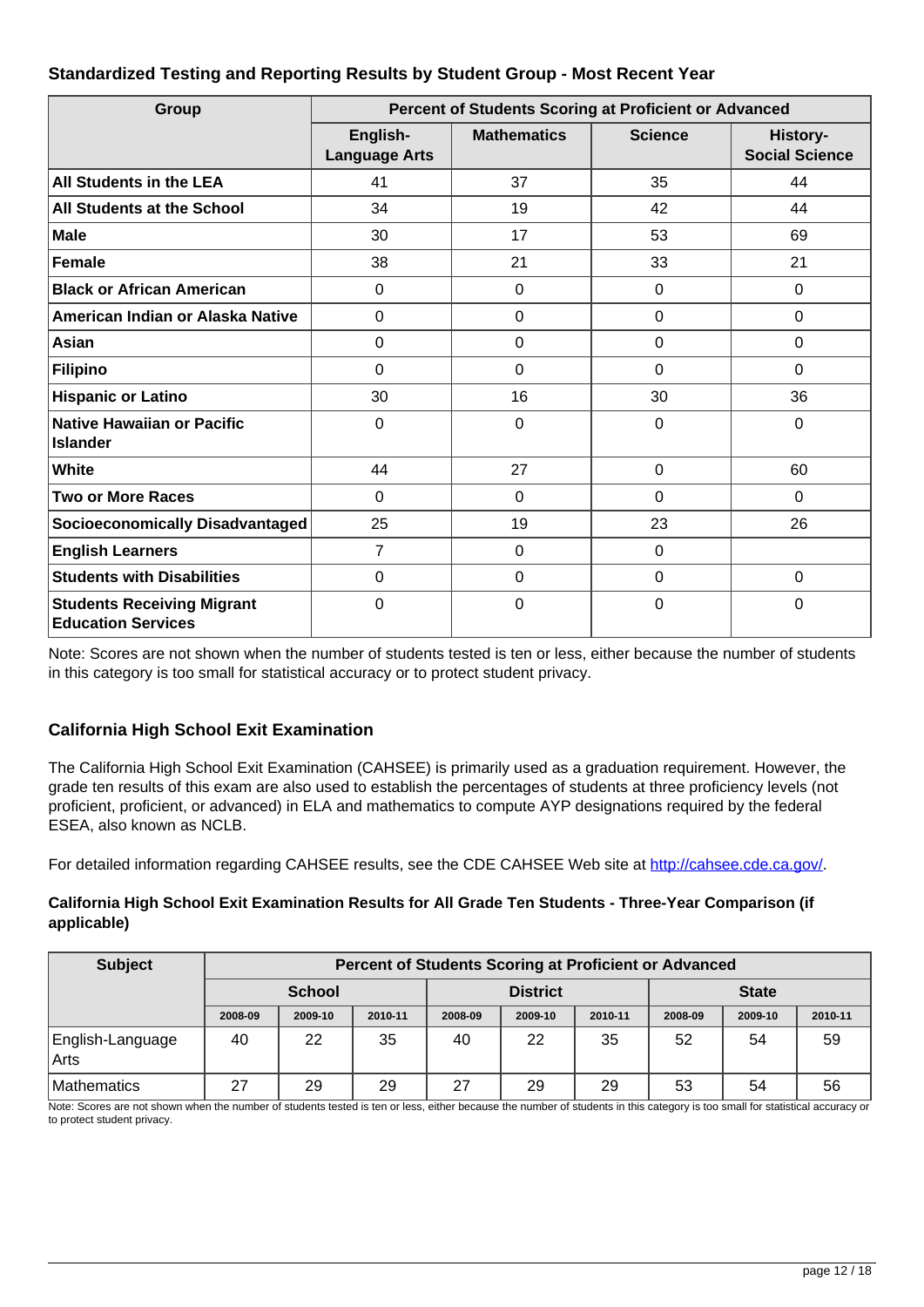#### **California High School Exit Examination Grade Ten Results by Student Group - Most Recent Year (if applicable)**

| Group                                                          | <b>English-Language Arts</b>    |                   |                 | <b>Mathematics</b>              |                   |                 |  |
|----------------------------------------------------------------|---------------------------------|-------------------|-----------------|---------------------------------|-------------------|-----------------|--|
|                                                                | <b>Not</b><br><b>Proficient</b> | <b>Proficient</b> | <b>Advanced</b> | <b>Not</b><br><b>Proficient</b> | <b>Proficient</b> | <b>Advanced</b> |  |
| All Students in the LEA                                        | 68.4                            | 15.8              | 15.8            | 61.9                            | 28.6              | 9.5             |  |
| All Students at the School                                     | 68.4                            | 15.8              | 15.8            | 61.9                            | 28.6              | 9.5             |  |
| <b>Male</b>                                                    | 54.5                            | 18.2              | 27.3            | 54.5                            | 27.3              | 18.2            |  |
| <b>Female</b>                                                  | $\star$                         | $\star$           | $\star$         | $\star$                         | $\star$           | $\star$         |  |
| <b>Black or African American</b>                               | $\star$                         | $\star$           | $\star$         | $\star$                         | $\star$           | $\star$         |  |
| American Indian or Alaska<br><b>Native</b>                     | $\star$                         | $\star$           | $\star$         | $\star$                         | $\star$           | $\star$         |  |
| <b>Asian</b>                                                   | $\star$                         | $\star$           | $\star$         | $\star$                         | $\star$           | $\star$         |  |
| <b>Filipino</b>                                                | $\star$                         | $\star$           | $\star$         | $\star$                         | $\star$           | $\star$         |  |
| <b>Hispanic or Latino</b>                                      | $\star$                         | $\star$           | $\star$         | $\star$                         | $\star$           | $\star$         |  |
| <b>Native Hawaiian or Pacific</b><br><b>Islander</b>           | $\star$                         | $\star$           | $\star$         | $\star$                         | $\star$           | $\star$         |  |
| White                                                          | $\star$                         | $\star$           | $\star$         | $\star$                         | $\star$           | $\star$         |  |
| <b>Two or More Races</b>                                       | $\star$                         | $\star$           | $\star$         | $\star$                         | $\star$           | $\star$         |  |
| Socioeconomically<br><b>Disadvantaged</b>                      | $\star$                         | $\star$           | $\star$         | 54.5                            | 45.5              | 0.0             |  |
| <b>English Learners</b>                                        |                                 |                   |                 |                                 |                   |                 |  |
| <b>Students with Disabilities</b>                              | $\star$                         | $\star$           | $\star$         | $\star$                         | $\star$           | $\star$         |  |
| <b>Students Receiving Migrant</b><br><b>Education Services</b> | $\star$                         | $\star$           | $\star$         | $\star$                         | $\star$           | $\star$         |  |

## **California Physical Fitness Test Results (School Year 2010-11)**

The California Physical Fitness Test (PFT) is administered to students in grades five, seven, and nine only. This table displays by grade level the percent of students meeting the fitness standards for the most recent testing period. For detailed information regarding this test, and comparisons of a school's test results to the district and state, see the CDE PFT Web page at<http://www.cde.ca.gov/ta/tg/pf/>.

| <b>Grade Level</b> | <b>Percent of Students Meeting Fitness Standards</b> |                              |                             |  |  |  |  |
|--------------------|------------------------------------------------------|------------------------------|-----------------------------|--|--|--|--|
|                    | <b>Four of Six Standards</b>                         | <b>Five of Six Standards</b> | <b>Six of Six Standards</b> |  |  |  |  |
|                    | 11.1                                                 | 16.7                         | 44.4                        |  |  |  |  |
| و ا                | 12.0                                                 | 28.0                         | 24.0                        |  |  |  |  |

Note: Scores are not shown when the number of students tested is ten or less, either because the number of students in this category is too small for statistical accuracy or to protect student privacy.

# **X. Accountability**

## **Academic Performance Index**

The Academic Performance Index (API) is an annual measure of state academic performance and progress of schools in California. API scores range from 200 to 1,000, with a statewide target of 800. For detailed information about the API, see the CDE API Web page at [http://www.cde.ca.gov/ta/ac/ap/.](http://www.cde.ca.gov/ta/ac/ap/)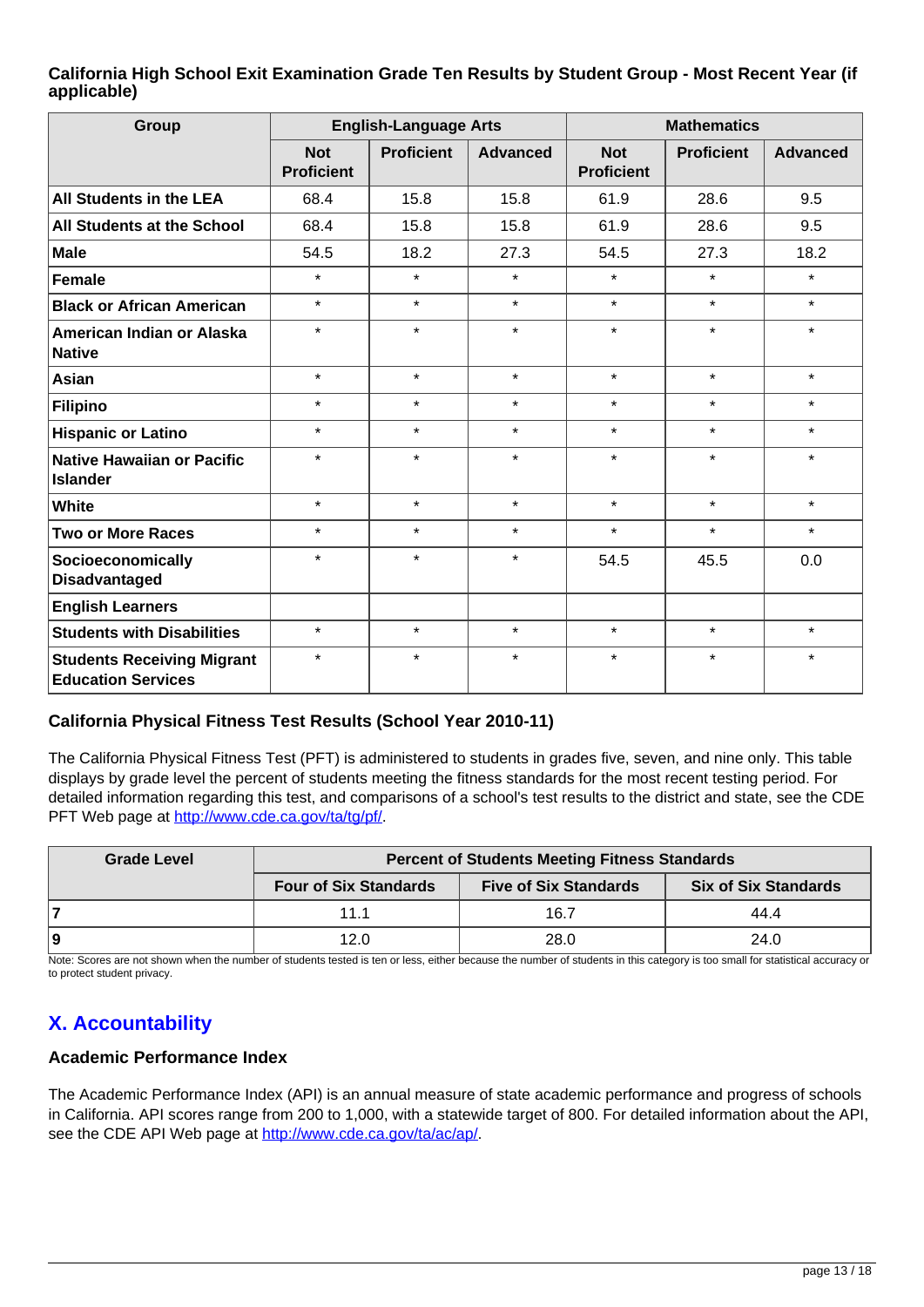## **Academic Performance Index Ranks - Three-Year Comparison**

This table displays the school's statewide and similar schools' API ranks. The statewide API rank ranges from 1 to 10. A statewide rank of 1 means that the school has an API score in the lowest ten percent of all schools in the state, while a statewide rank of 10 means that the school has an API score in the highest ten percent of all schools in the state.

The **similar schools API rank** reflects how a school compares to 100 statistically matched "similar schools." A similar schools rank of 1 means that the school's academic performance is comparable to the lowest performing ten schools of the 100 similar schools, while a similar schools rank of 10 means that the school's academic performance is better than at least 90 of the 100 similar schools.

| <b>API Rank</b>        | 2008 | 2009 | 2010 |
|------------------------|------|------|------|
| Statewide              |      |      |      |
| <b>Similar Schools</b> | N/A  |      |      |

#### **Academic Performance Index Growth by Student Group - Three-Year Comparison**

| <b>Group</b>                            | <b>Actual API Change</b> |         |         |  |
|-----------------------------------------|--------------------------|---------|---------|--|
|                                         | 2008-09                  | 2009-10 | 2010-11 |  |
| All Students at the School              | 34                       | 25      | $-23$   |  |
| <b>Black or African American</b>        |                          |         |         |  |
| American Indian or Alaska Native        |                          |         |         |  |
| Asian                                   |                          |         |         |  |
| <b>Filipino</b>                         |                          |         |         |  |
| <b>Hispanic or Latino</b>               |                          |         |         |  |
| <b>Native Hawaiian/Pacific Islander</b> |                          |         |         |  |
| White                                   |                          |         |         |  |
| <b>Two or More Races</b>                | N/D                      |         |         |  |
| <b>Socioeconomically Disadvantaged</b>  | 20                       | 8       | $-14$   |  |
| <b>English Learners</b>                 |                          |         |         |  |
| <b>Students with Disabilities</b>       |                          |         |         |  |

Note: "N/D" means that no data were available to the CDE or LEA to report. "B" means the school did not have a valid API Base and there is no Growth or target information. "C" means the school had significant demographic changes and there is no Growth or target information.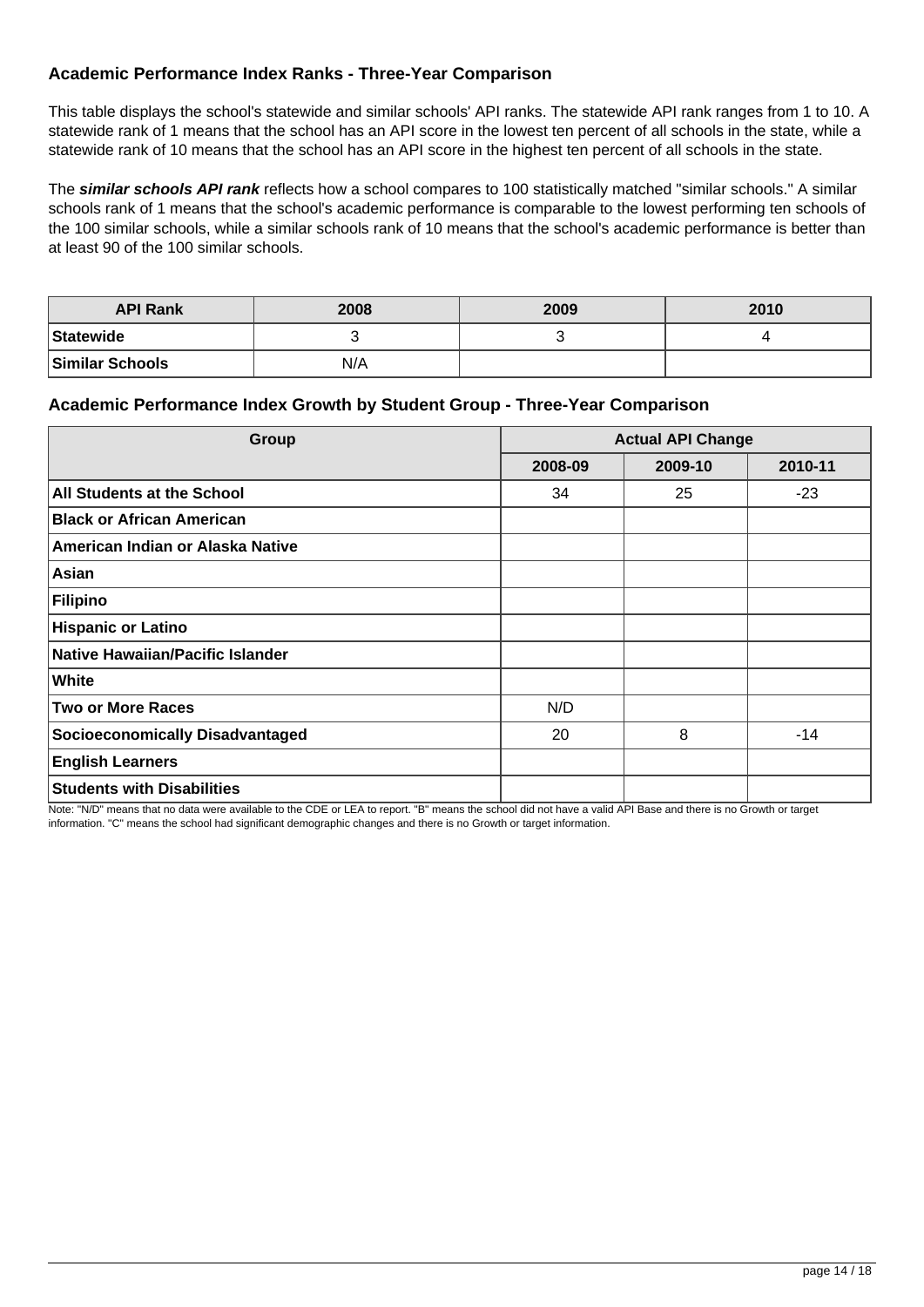## **Academic Performance Index Growth by Student Group - 2011 Growth API Comparison**

This table displays, by student group, the number of students included in the API and the 2011 Growth API at the school, LEA, and state level.

| Group                                  | 2011 Growth API              |               |                              |            |                              |              |
|----------------------------------------|------------------------------|---------------|------------------------------|------------|------------------------------|--------------|
|                                        | Number of<br><b>Students</b> | <b>School</b> | Number of<br><b>Students</b> | <b>LEA</b> | Number of<br><b>Students</b> | <b>State</b> |
| All Students at the School             | 97                           | 686           | 169                          | 734        | 4,683,676                    | 778          |
| <b>Black or African American</b>       | $\Omega$                     |               | $\Omega$                     |            | 317,856                      | 696          |
| American Indian or Alaska Native       | 4                            |               | 6                            |            | 33,774                       | 733          |
| Asian                                  | $\Omega$                     |               | 0                            |            | 398,869                      | 898          |
| Filipino                               | 0                            |               | $\Omega$                     |            | 123,245                      | 859          |
| <b>Hispanic or Latino</b>              | 53                           | 660           | 98                           | 708        | 2,406,749                    | 729          |
| Native Hawaiian/Pacific Islander       |                              |               | 1                            |            | 26,953                       | 764          |
| White                                  | 39                           | 733           | 64                           | 793        | 1,258,831                    | 845          |
| <b>Two or More Races</b>               | 0                            |               | 0                            |            | 76,766                       | 836          |
| <b>Socioeconomically Disadvantaged</b> | 61                           | 649           | 115                          | 709        | 2,731,843                    | 726          |
| <b>English Learners</b>                | 14                           | 468           | 48                           | 653        | 1,521,844                    | 707          |
| <b>Students with Disabilities</b>      | 7                            |               | 10                           |            | 521,815                      | 595          |

#### **Adequate Yearly Progress**

The federal ESEA requires that all schools and districts meet the following Adequate Yearly Progress (AYP) criteria:

- Participation rate on the state's standards-based assessments in ELA and mathematics
- Percent proficient on the state's standards-based assessments in ELA and mathematics
- API as an additional indicator
- Graduation rate (for secondary schools)

For detailed information about AYP, including participation rates and percent proficient results by student group, see the CDE AYP Web page at [http://www.cde.ca.gov/ta/ac/ay/.](http://www.cde.ca.gov/ta/ac/ay/)

#### **Adequate Yearly Progress Overall and by Criteria (School Year 2010-11)**

| <b>AYP Criteria</b>                            | <b>School</b> | <b>District</b> |
|------------------------------------------------|---------------|-----------------|
| Made AYP Overall                               | No            | <b>No</b>       |
| Met Participation Rate - English-Language Arts | Yes           | Yes             |
| <b>Met Participation Rate - Mathematics</b>    | Yes           | Yes             |
| Met Percent Proficient - English-Language Arts | No.           | Yes             |
| <b>Met Percent Proficient - Mathematics</b>    | No            | No              |
| <b>Met API Criteria</b>                        | No.           | Yes             |
| <b>Met Graduation Rate</b>                     | N/A           | N/A             |

#### **Federal Intervention Program (School Year 2011-12)**

Schools and districts receiving federal Title I funding enter Program Improvement (PI) if they do not make AYP for two consecutive years in the same content area (ELA or mathematics) or on the same indicator (API or graduation rate). After entering PI, schools and districts advance to the next level of intervention with each additional year that they do not make AYP. Detailed information about PI identification can be found on the CDE Adequate Yearly Progress (AYP) Web page at <http://www.cde.ca.gov/ta/ac/ay/>.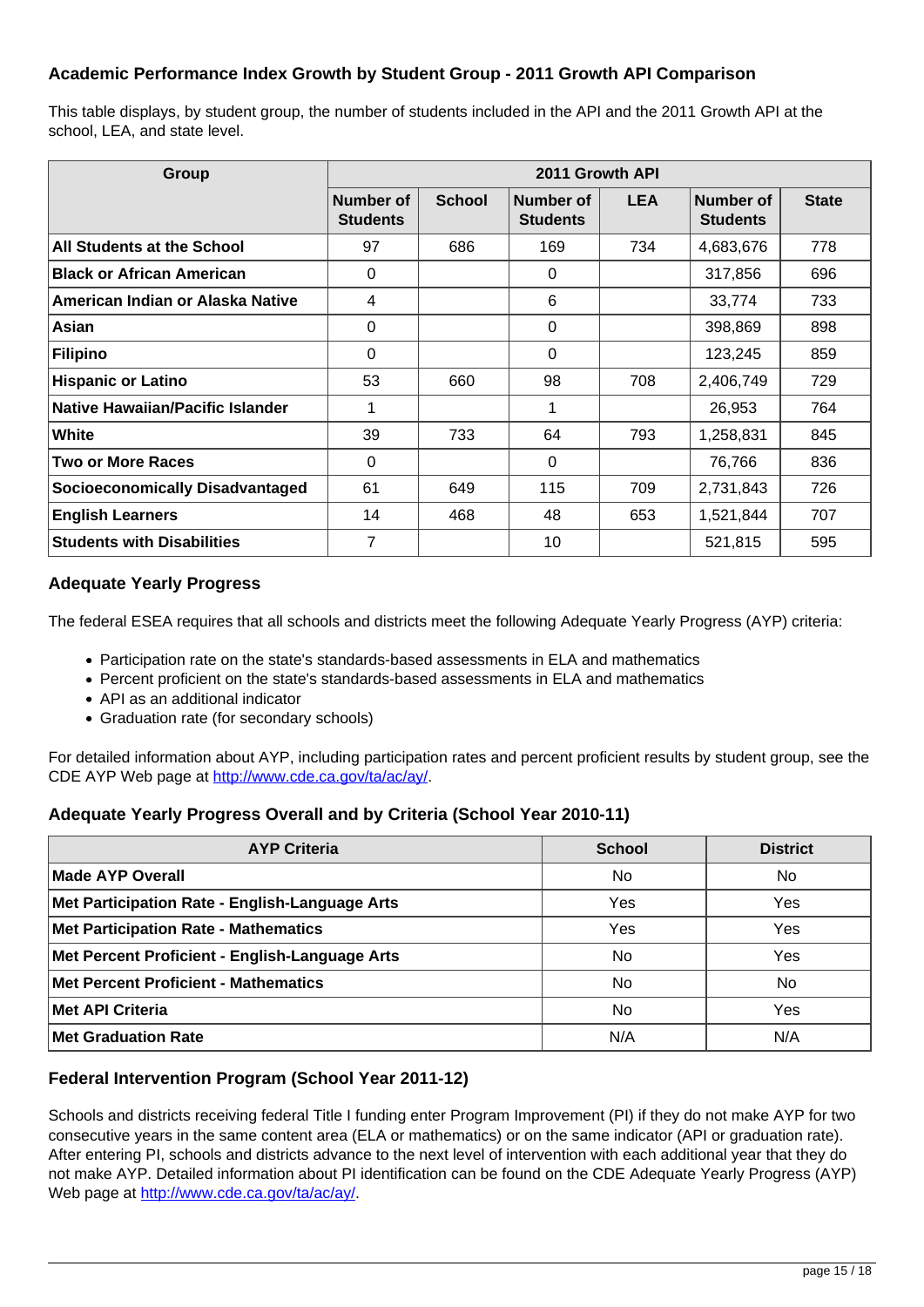| <b>Indicator</b>                                    | <b>School</b> | <b>District</b> |
|-----------------------------------------------------|---------------|-----------------|
| <b>Program Improvement Status</b>                   | ln Pl         | Not In PI       |
| <b>First Year of Program Improvement</b>            | 2009-2010     |                 |
| Year in Program Improvement                         | Year 2        |                 |
| Number of Schools Currently in Program Improvement  |               | 1.0             |
| Percent of Schools Currently in Program Improvement |               | 50.0            |

Note: Cells shaded black do not require data.

# **XI. School Completion and Postsecondary Preparation**

#### **Admission Requirements for California's Public Universities**

#### **University of California**

Admission requirements for the University of California (UC) follow guidelines set forth in the Master Plan, which requires that the top one-eighth of the state's high school graduates, as well as those transfer students who have successfully completed specified college course work, be eligible for admission to the UC. These requirements are designed to ensure that all eligible students are adequately prepared for University-level work.

For general admissions requirements, please visit the UC Admissions Information Web page at <http://www.universityofcalifornia.edu/admissions/>. (Outside source)

#### **California State University**

Eligibility for admission to the California State University (CSU) is determined by three factors:

- Specific high school courses
- Grades in specified courses and test scores
- Graduation from high school

Some campuses have higher standards for particular majors or students who live outside the local campus area. Because of the number of students who apply, a few campuses have higher standards (supplementary admission criteria) for all applicants. Most CSU campuses have local admission guarantee policies for students who graduate or transfer from high schools and colleges that are historically served by a CSU campus in that region. For admission, application, and fee information see the CSU Web page at [http://www.calstate.edu/admission/admission.shtml.](http://www.calstate.edu/admission/admission.shtml) (Outside source)

#### **Dropout Rate and Graduation Rate**

| <b>Indicator</b>      | <b>School</b> |         | <b>District</b> |         |         | <b>State</b> |         |         |         |
|-----------------------|---------------|---------|-----------------|---------|---------|--------------|---------|---------|---------|
|                       | 2007-08       | 2008-09 | 2009-10         | 2007-08 | 2008-09 | 2009-10      | 2007-08 | 2008-09 | 2009-10 |
| Dropout Rate (1-year) |               |         |                 |         |         |              | э       |         |         |
| Graduation Rate       |               |         |                 |         |         |              | 80.21   | 78.59   | 80.44   |

Note: The 2009-10 graduation data are calculated using the 4-year cohort graduation rate. The new cohort rate should not be compared to the 2007-08 and 2008-09 NCES graduation rates.

## **Completion of High School Graduation Requirements**

This table displays, by student group, the percent of students who began the 2010-11 school year in grade twelve and were a part of the school's most recent graduating class, meeting all state and local graduation requirements for grade twelve completion, including having passed both the ELA and mathematics portions of the CAHSEE or received a local waiver or state exemption.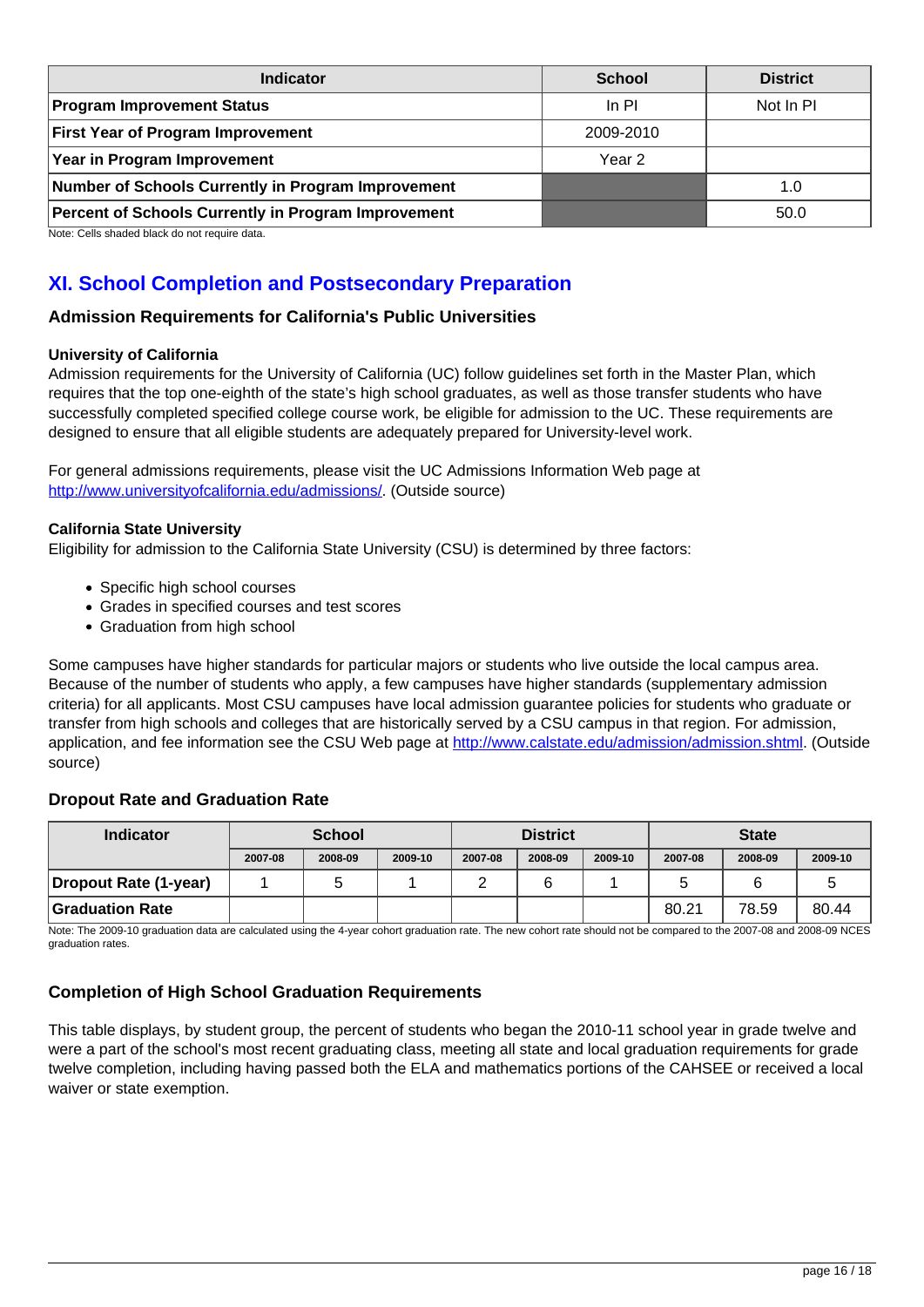| Group                                  | <b>Graduating Class of 2011</b> |                 |              |  |
|----------------------------------------|---------------------------------|-----------------|--------------|--|
|                                        | <b>School</b>                   | <b>District</b> | <b>State</b> |  |
| <b>All Students</b>                    | 19                              | 19              | N/D          |  |
| <b>Black or African American</b>       | 0                               | 0               | N/D          |  |
| American Indian or Alaska Native       | 0                               | 0               | N/D          |  |
| Asian                                  | 0                               | 0               | N/D          |  |
| Filipino                               | 0                               | 0               | N/D          |  |
| <b>Hispanic or Latino</b>              | 6                               | 6               | N/D          |  |
| Native Hawaiian or Pacific Islander    |                                 |                 | N/D          |  |
| White                                  | 12                              | 12              | N/D          |  |
| <b>Two or More Races</b>               | 0                               | 0               | N/D          |  |
| <b>Socioeconomically Disadvantaged</b> | 9                               | 9               | N/D          |  |
| <b>English Learners</b>                |                                 |                 | N/D          |  |
| <b>Students with Disabilities</b>      | 4                               | 4               | N/D          |  |

Note: "N/D" means that no data were available to the CDE or LEA to report.

## **Career Technical Education Programs (School Year 2010-11)**

Courses we offer at Princeton Junior/Senior high are: Introduction to Agriculture **Careers** Home Economics Agricultural Biology ROP Shop ROP Ag Mechanics ROP Small Engines ROP Business ROP Accounting The BEST Program

## **Career Technical Education Participation (School Year 2010-11)**

| <b>Measure</b>                                                                                                    | <b>CTE Program Participation</b> |
|-------------------------------------------------------------------------------------------------------------------|----------------------------------|
| Number of pupils participating in CTE                                                                             | 83                               |
| Percent of pupils completing a CTE program and earning a high school<br>diploma                                   | 31.00%                           |
| Percent of CTE courses sequenced or articulated between the school and<br>institutions of postsecondary education | $0.00\%$                         |

#### **Courses for University of California and/or California State University Admission**

| <b>UC/CSU Course Measure</b>                                              | <b>Percent</b> |
|---------------------------------------------------------------------------|----------------|
| 2010-11 Students Enrolled in Courses Required for UC/CSU Admission        | 40.0%          |
| 2009-10 Graduates Who Completed All Courses Required for UC/CSU Admission | $0.0\%$        |